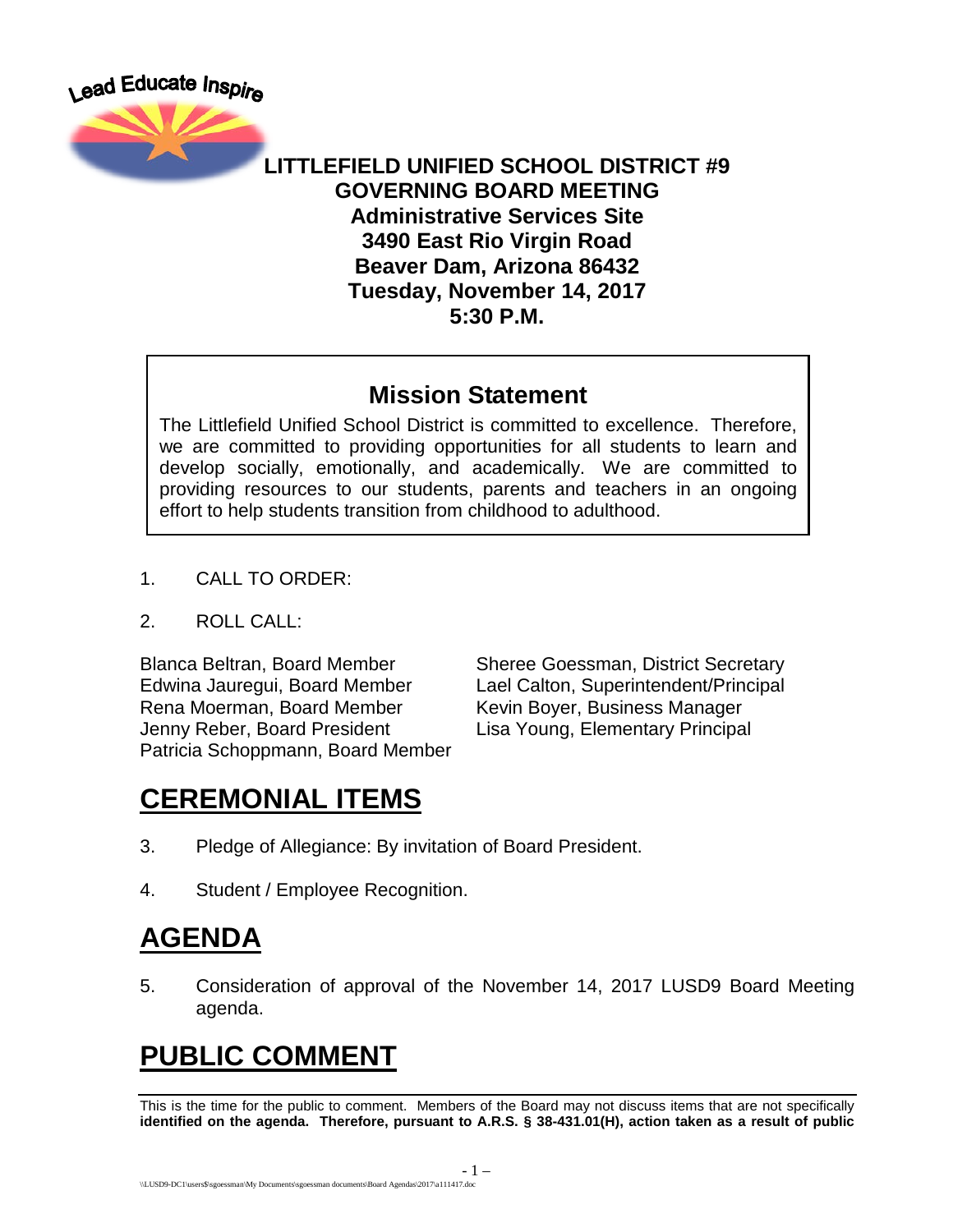

**comment** will be limited to directing staff to study the matter, responding to any criticism or scheduling the matter for further consideration and decision at a later date. (Limited to 3 minutes per person.)

6. Public Comment.

#### **INFORMATION AND DISCUSSION:**

- 7. Student Council Report
- 8. Mr. Boyer, Business Manager.
	- a. Student Activity Account Balance.
	- b. Budget Update.
	- c. Food Service Financial.
	- d. Other
- 9. Mrs. Young, Elementary Principal
	- a. School Update.
	- b. Other
- 10. Mrs. Calton, Superintendent/Principal
	- a. School Update:
		- i. A F Letter Grades Report
		- ii. School Security update
		- iii. School Safety Grant
		- iv. Virgin Valley High School Donations
		- v. Letter from Gary Watson, Mohave County Board of Supervisors
		- vi. Certified Teachers Opening Pool.
		- vii. Recognition:
			- 1. Gerri Chasko Eureka Community Initiative
	- b. Other
- 11. Board Reports.
	- a. Other
- 12. Update on Old Littlefield School.

#### **CONSENT AGENDA**

Approval of Routine Orders of Business. Documentation concerning the matters on the Consent Agenda may be reviewed at the Littlefield Unified School District Office, located at 3490 East Rio Virgin Road, Beaver Dam, Arizona. Any Board Member may request an item be pulled off the agenda for further discussion.

13. Consideration of approval of the October 10, 2017 Regular Meeting Minutes.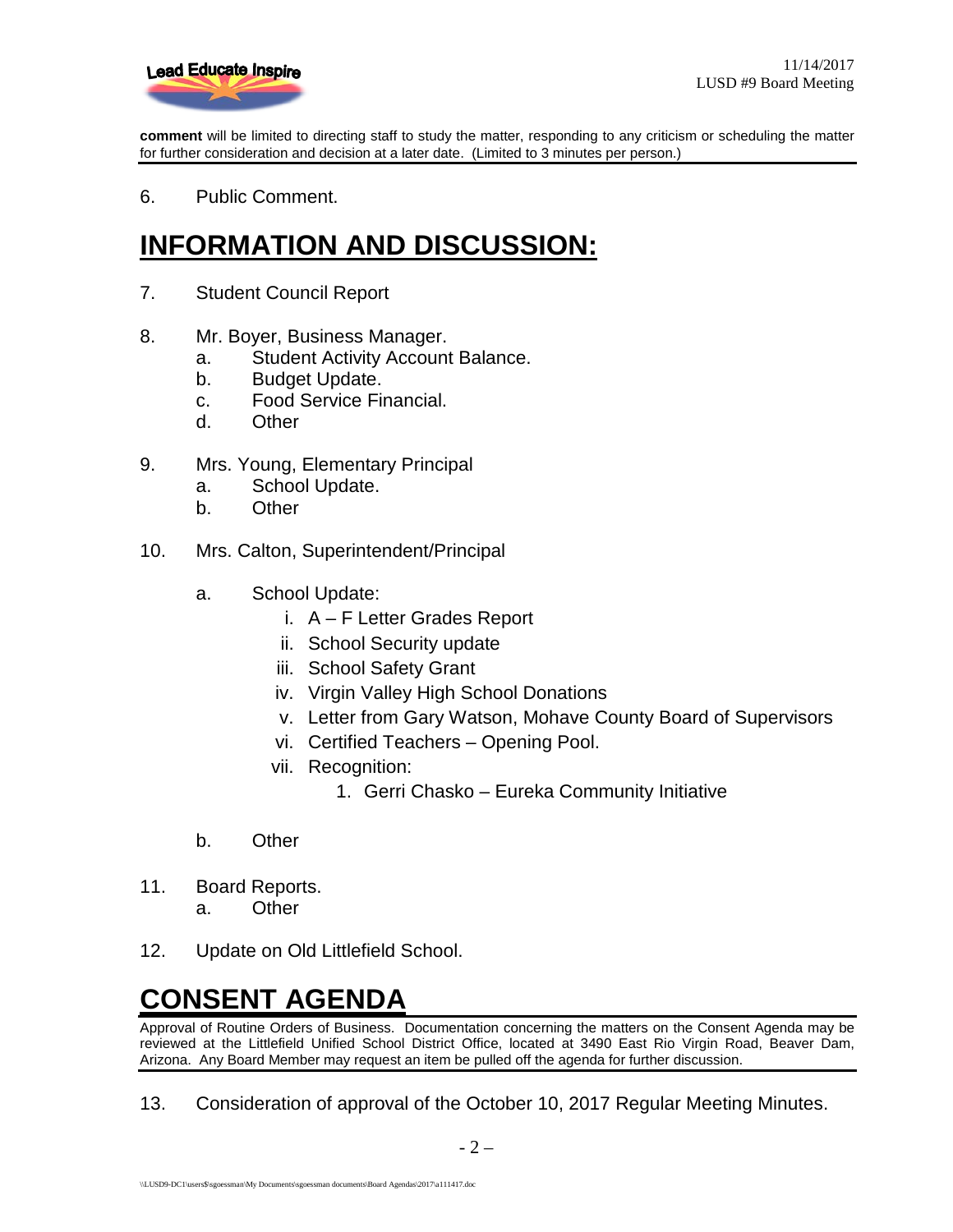

- 14. Consideration of approval of Vouchers:
	- a. LUSD9 Payroll Vouchers: 10/1811.
	- b. LUSD9 Vouchers: 1009, 1010, and 1011.

(Members of the public may view the content of the vouchers 24 hours prior to the board meeting in the district office.)

15. Consideration of approval of FY 2017/2018 Classified Personnel Ratification as per the attached list, including the following:

| <b>Name</b>    | <b>Position</b>                 | <b>Effective</b><br>Date |
|----------------|---------------------------------|--------------------------|
| Consuelo Avila | <b>Lead Food Service Worker</b> | 10/02/2017               |

16. Consideration of approval of FY 2017/2018 Certified Substitutes and Classified Substitutes Ratification as per the attached list, including the following:

| <b>Name</b>           | <b>Position</b>                              | <b>Effective</b><br><b>Date</b> |
|-----------------------|----------------------------------------------|---------------------------------|
| Feick, Steve          | <b>Certified Substitute</b>                  | 01/08/2017                      |
| Myers, Jill-Anna      | <b>Classified &amp; Certified Substitute</b> | 10/31/2017                      |
| Northington, Courtney | <b>Classified &amp; Certified Substitute</b> | 10/31/2017                      |
| Sepulveda, Joshua     | <b>Certified Substitute</b>                  | 11/02/2017                      |
| Vacarro, Richard      | <b>Classified &amp; Certified Substitute</b> | 11/08/2017                      |

## **ACTION ITEMS AND/OR DISCUSSION**

- 17. Consideration of approval of 2018 Senior Trip to California from May 17-20, 2018.
- 18. Discussion and possible action regarding Governing Board Self Evaluation **Scores**
- 19. Consideration of approval of Pay for Performance (301 Classroom Site Funds).
- 20. Discussion and possible action regarding the proposed ASBA Bylaw Amendments.
- 21. Discussion and possible action regarding Superintendent Evaluation.
- 22. Discussion and possible action regarding reimbursement for Governing Board Training.
- 23. Discussion and possible action regarding a Sports Participation Fee.